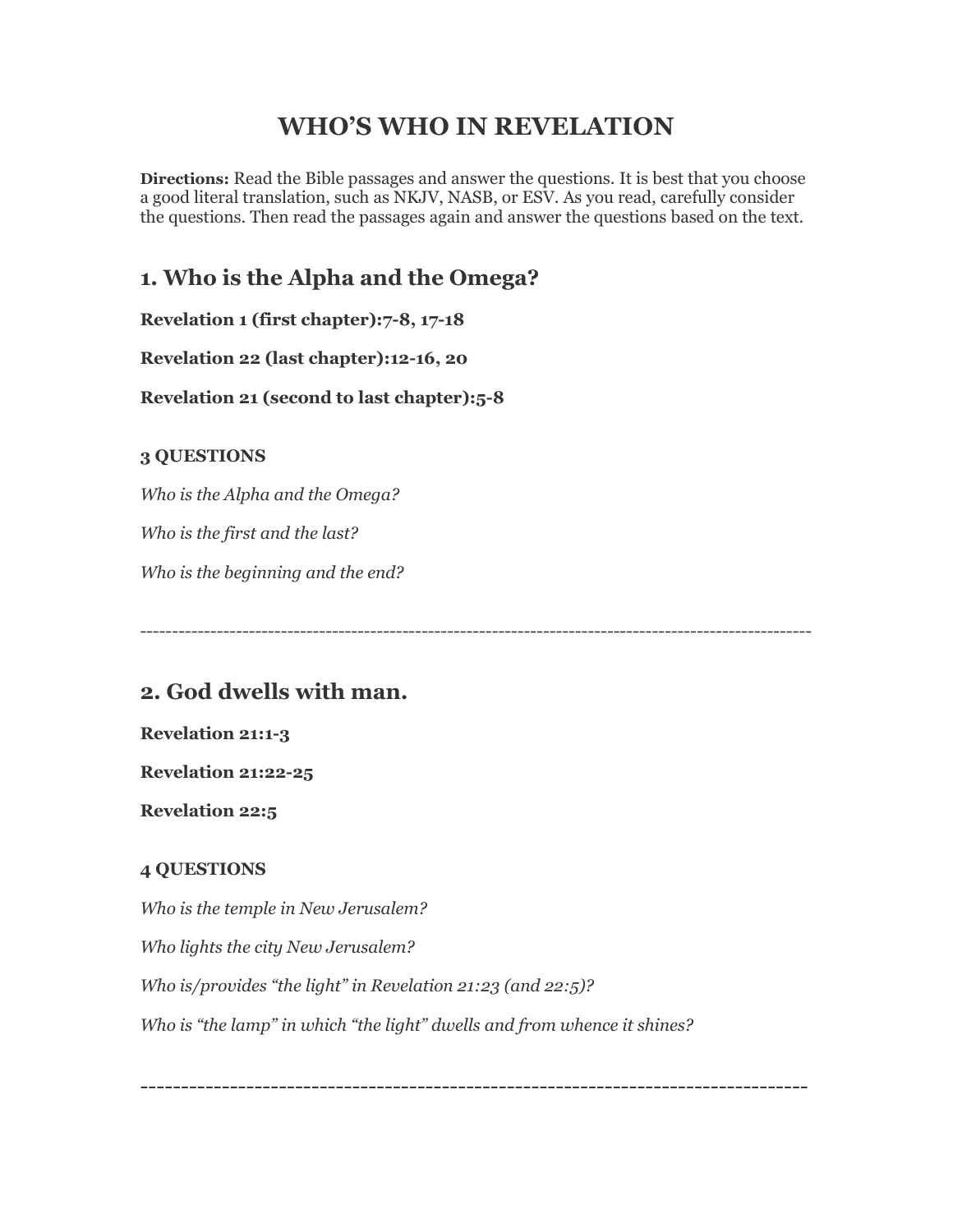### **3. Whose throne is it?**

*And I saw a great white throne and the One seated on it. From before him the earth and the heaven fled away, and no place was found for them. Revelation 20:11 (NWT 2013)*

**Revelation 5:5-7**

**Revelation 7:9-10**

**Revelation 7:16-17**

**Revelation 22:3-4**

#### **7 QUESTIONS**

*To whose throne does Revelation 22:3 refer? How many thrones are mentioned? Who sits on this throne?*

*To whom does "God" and "the Lamb" refer? How many beings or persons are mentioned?*

*In Revelation 22:3-4, to whom do the pronouns "his" and "him" refer?*

*Whose "slaves will offer him sacred service" (v. 3)?*

*How many faces are mentioned in verse 4? Whose face is it?*

*How many names are mentioned in verse 4? Whose name is it?*

*Are God and the Lamb a "him"?*

----------------------------------------------------------------------------------

## **4. Who is the King?**

**Revelation 11:15**

**Revelation 19:6**

#### **4 QUESTIONS**

*How many Kings are mentioned in Revelation 11:15?*

*Whose is the Kingdom?*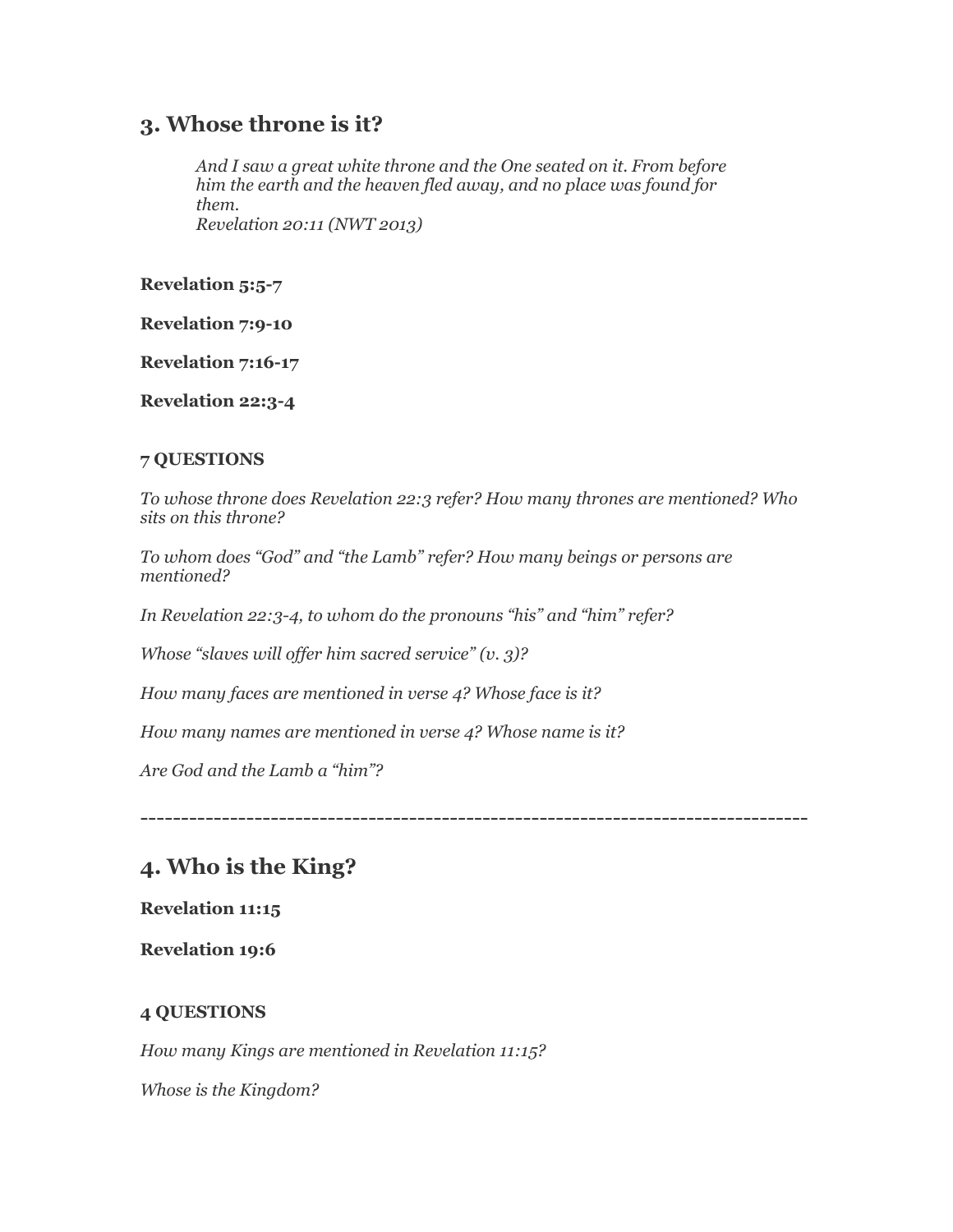*Is "our Lord" and "his Christ" a "he"? Who will rule forever and ever?*

---------------------------------------------------------------------------------------------------------

## **5. Who sent his angel?**

**Revelation 22:6-7**

**Revelation 22:16**

#### **QUESTION**

*In Revelation 22, who sent his angel?*

----------------------------------------------------------------------------------

### **6. Who is coming?**

**Revelation 1:4-8**

**Revelation 4:6-8**

**Revelation 16:15**

**Revelation 19:11-16**

**(Optional: see also Revelation 21:5-7)**

**Revelation 22:6-7**

**Revelation 22:12-20**

#### **11 QUESTIONS**

*In Revelation 1:8, who says that he is "the Alpha and the Omega" and "the one who is, who was and who is coming?"*

*In Revelation 4:8, who says that he is "the Alpha and the Omega" and "the one who is, who was and who is coming?"*

*Who do both of these verses say "is coming?"*

*In Revelation 16:15, who says, "Look! I am coming as a thief?"*